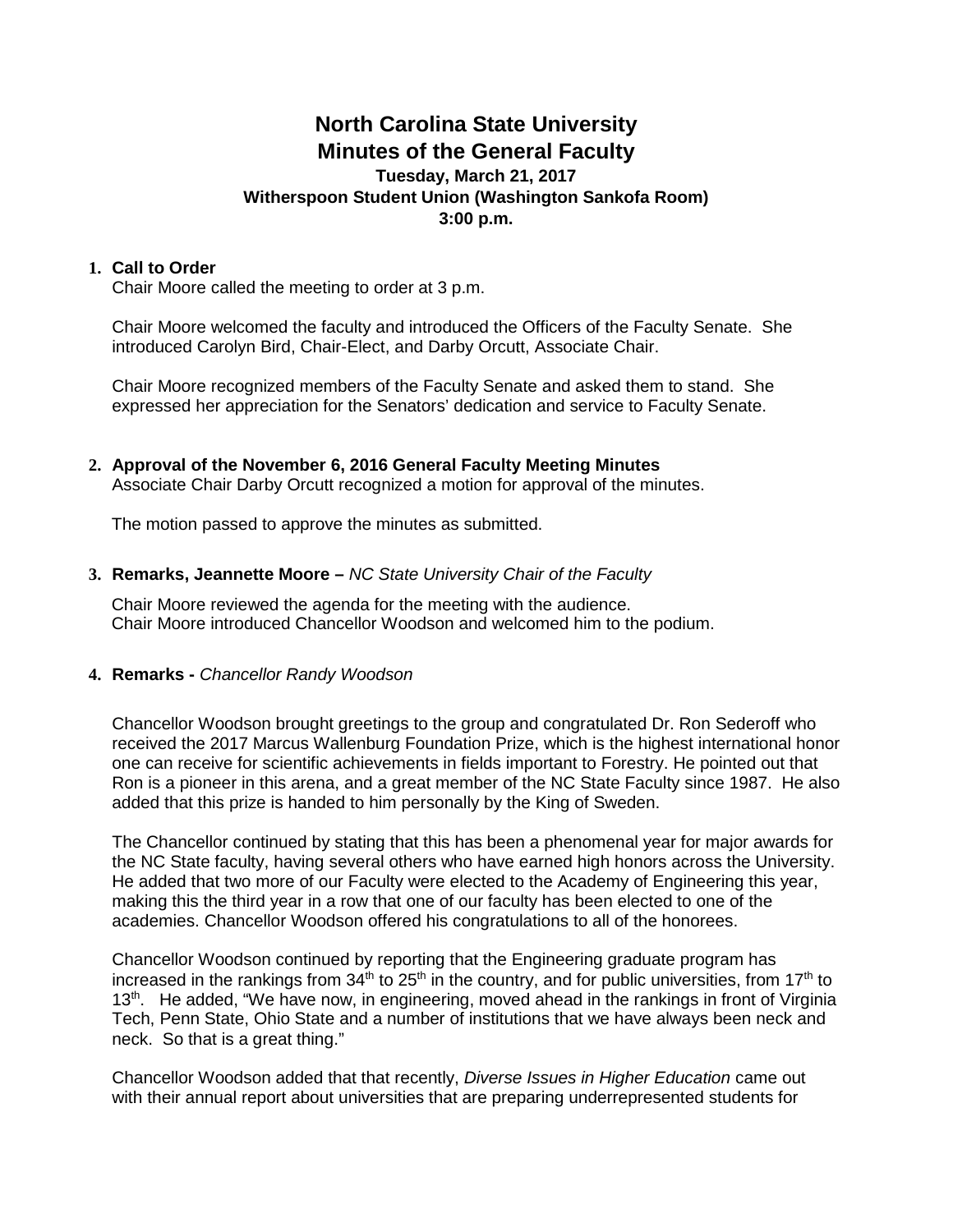STEM careers, and NC State is now ranked  $6<sup>th</sup>$  nationally for the number of bachelor's degrees for African Americans and 21<sup>st</sup> for the number of master's degrees. He stated that this is also a great thing for the University. He added that among universities that don't have an historically black university mission, we are second only to Georgia Tech in the production of undergraduates from underrepresented groups.

Chancellor Woodson then pointed out a couple of items he felt were important to bring to the Faculty.

First, the Board of Governors met a couple of weeks ago and approved a tuition increase. He stated, "This is not nearly what those of us who need funds to run the university would have liked; it's a 2% increase on first-time, full-time freshman or transfer students, which is a guaranteed tuition rate for four years or two years." He added that this is a challenge for us economically.

Chancellor Woodson reported that in regard to the budget, there is good news; the Governor came out with his budget proposal and it is very good for higher education and is also very good for salaries. He added that for the first time in a number of years, the Governor has proposed a recurring increase of salaries of 2% based on merit and one-time bonuses as well.

He then stated that there has also been a proposed match to a Federal Grant received by NC State from the Department of Commerce. Ruben Carbonell, from the Department of Chemical and Bio-molecular Engineering is the PI on and that this requires an annual \$2 million match from the State. He added that the Governor proposed that match and they are working with the General Assembly to get it funded. This is in the area of Pharmaceutical Manufacturing.

Chancellor Woodson reported that the Governor has also proposed another round of bonds to support renovations on college campuses. He stated, "For us, we have a number of critical renovation projects, with one of our biggest challenges being that as Engineering completes its move to Centennial Campus, we are left with a number of buildings that we need to put funding into. With this bond proposal, we may be able to get \$15 million to renovate Page Hall, which is one of the more affordable renovation projects. We will keep working on strategies to get to the others as well."

Chancellor Woodson then spoke about the HB2 issue, which continues to be a topic of conversation in the General Assembly. He stated that at this point, both extremes are struggling to come to middle ground. He is still hopeful but a repeal is appearing less likely at this time.

Chancellor Woodson stated that there has also been an expression of concern from students and faculty related to a number of bills focused on firearms in public places. He provided the example of HB251, Senate Bill 204, which is a conceal carry bill which would allow people to have conceal carry permits on our campus. He stated, "We have been very aggressive in talking about the challenges this would present on a college campus with the passage of this bill. This is something that we all need to be aware of." Chancellor Woodson stated that this bill has not yet come out of committee and there is some conversation about those in leadership in the General Assembly who hope it will not come out of committee at all.

Chancellor Woodson then reported that there is more good news from the Legislature. "Senator Barefoot has proposed legislation that will bring back the Teaching Fellows program, but in a slightly different form that the original program that was here previously. Essentially, it would provide fully forgivable loan to students pursuing teaching credentials at almost any level." The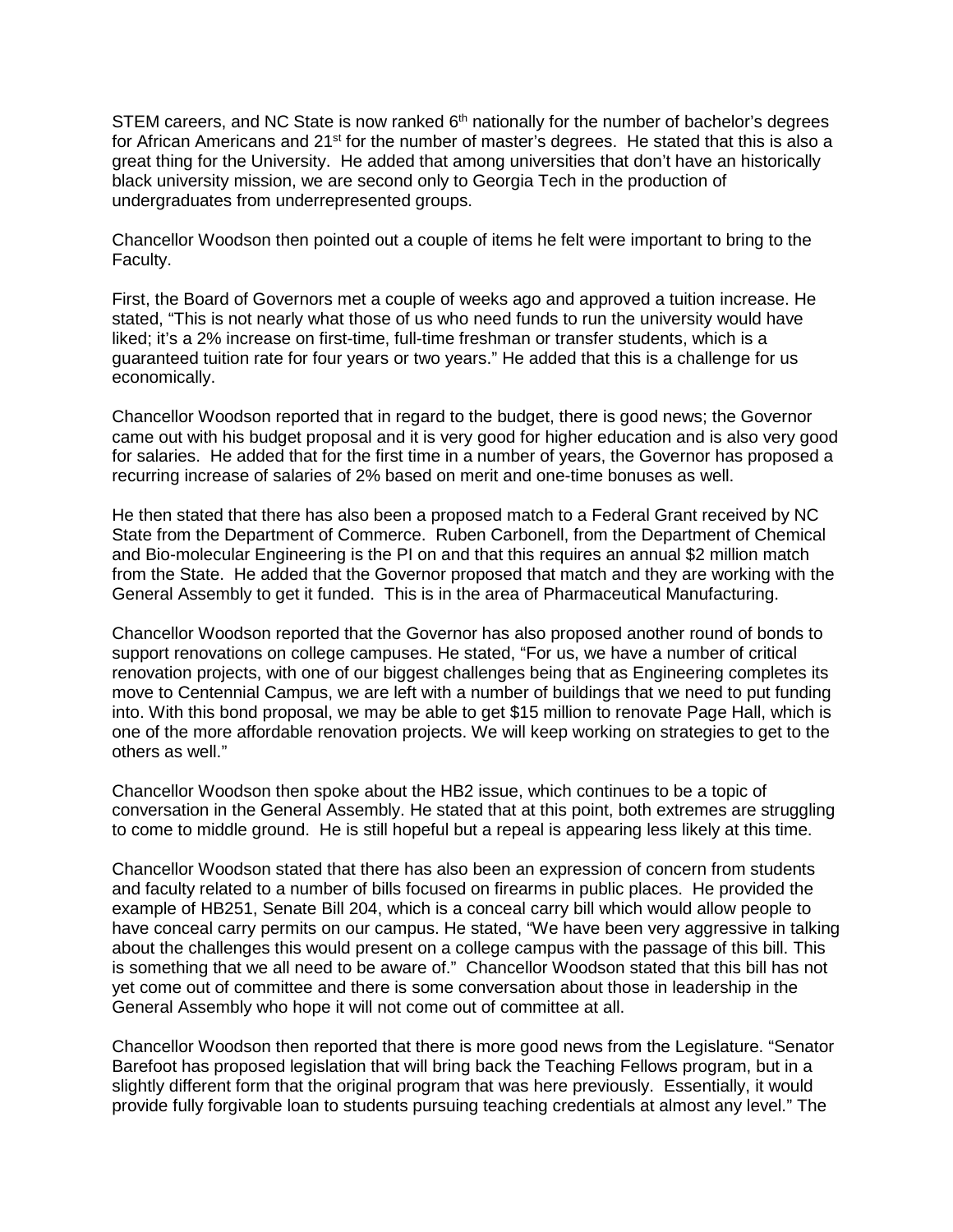Chancellor stated that the previous program was strictly for first-time full-time freshmen, students coming in and studying education with the purpose of going into the classroom, but this program will allow students to come in at any level and it is also focused in high demand areas of the State – STEM and Special Education.

**5. Results of the Faculty Survey on Time Spent Doing Tasks –** *Beth Fath, Co-Chair of the Faculty Senate Governance and Personnel Policy Committee*

Beth Fath presented the executive summary of the Faculty Survey on Increased Faculty Workload to the Faculty.

As a matter of background, Ms. Fath reported the following:

- An issue of concern was presented to the Faculty Senate regarding increased faculty workload.
- Working with OIRP, the Governance and Personnel Policy Committee designed and distributed a survey on faculty burdens.
- The survey was conducted to try to quantify anecdotal concerns about increased faculty workload over the past 5 years.
- Faculty (here >5 years) were asked to offer estimates regarding increased number of hours for tasks extraneous to our core mission required.

As a matter of response, Ms. Fath provided the following results:

- More than 700 faculty responded, a substantial response rate of almost 50%. Every college had a significant response rate.
- Fewer than 20% of faculty reported "no" increased burden.
- More than 50% of the respondents reported they were spending "notably more" or a "great deal" more time on tasks.
- Top two areas of the source of increased workload:
	- o Uncompensated administrative work
	- o Assessment tasks

#### **Please view the entire "Faculty Survey on Increased Faculty Workload" PowerPoint presentation on the Faculty Senate Website under General Faculty Meetings/March 21, 2017.**

# **6. Remarks –** *Warwick Arden, Provost and Executive Vice Chancellor*

Provost Arden made further comments regarding the Faculty Burden Survey results and findings. He stated that this is not just a NC State issue, this is a national issue. He added that there have been national studies done to look at administrative work completed by Faculty, so the good news and bad news is that we are not alone.

He added that this is important to understand and continued by stating that there are things that are under our control and there are things that are not under our control – the regulations and processes from the State and Federal government, for example. He added that the reality is there are often significant person hours spent due to even minor regulation changes that may or may not result in significant improvement.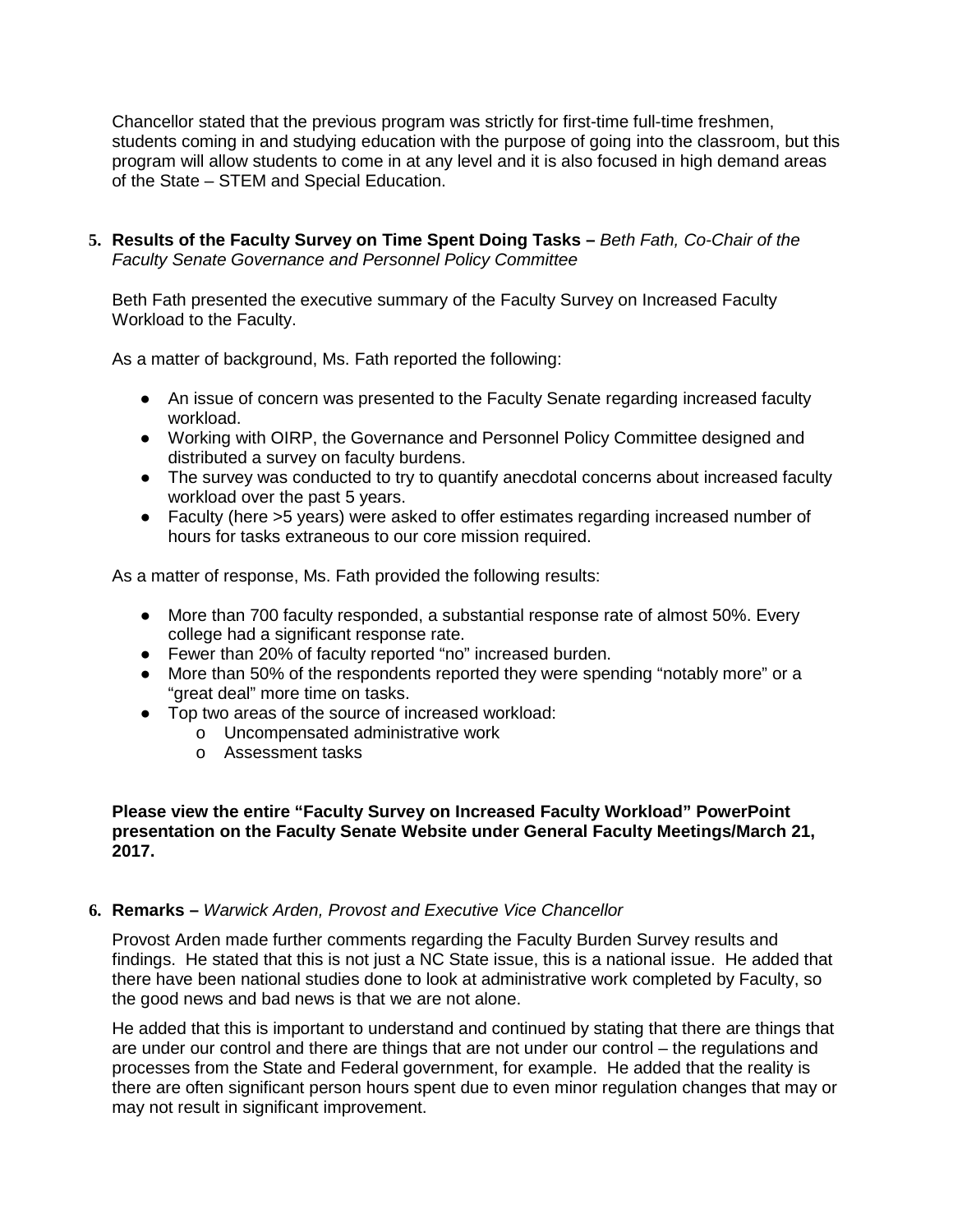Provost Arden went on to say that on the State Government level, they seem to get picky about the way we spend our resources, state-appropriated tuition and fee resources. He added, "We are very compartmentalized in the way our money is structured; we pay a lot of attention to documenting the way in which we use our resources and funds."

Additionally, he said, the State imposes rules through Human Resources, especially those related to the Personnel Act. "There are a lot of rules we have to follow and those are continually changing and updating." He added that the General Assembly is now looking at implementing some new non-faculty EPA / EHRA rules as well, which would impose another level of scrutiny on how we administer our non-faculty EPA personnel.

Regarding the Federal government, Provost Arden stated that the big things they worry about are research expenditures, issues we have to deal with on the Grant administration, and Federal regulations, which seem to be increasing as well.

Provost Arden added that in addition to the state and federal regulations, the accrediting body SACS also presented compliance assessments that take a great deal of time and resources as well. Again, the Provost stated, that the point is really important to consider is there are things we can control and things we cannot control. He added that there is a significantly increased burden on us as an institution compared to 20 or 30 years ago and that we are struggling as to how to deal with that burden, as we know faculty are as well.

He added, "On the other side of the coin, the thing that we have made some improvement on is the way we implement our own internal processes and practices. We would like to make these processes more streamlined in order to reduce the administrative burden." Provost Arden stated, "There are ways we can improve our own internal processes but at the end of the day we are evaluated on faculty productivity in the realms of responsibility of teaching and scholarship. We know that and we know that the more of your time you can spend on those things, the happier you are." He added that the sweet spot is the place where we are compliant but where there is a less burden on you on a day-to-day basis to execute that compliance.

Provost Arden concluded his remarks by stating, "We look forward to working alongside faculty to help define those areas where we can make progress. This is an important issue and where we can minimize those day-to-day administrative burdens, we will work hard to do so. There are some, however, that are above and beyond our control."

## **Discussion/Questions**

Faculty members discussed SACS assessment and recommendations and whether or not compliance with their recommendations actually improve our campus.

Provost Arden pointed out that one of the things you may not see is burdens placed on Administration as well. There are so many requests from the Legislature and others who have expectations of extremely short response time. This burden is huge as well. He suggested that we all should try to think about the things that we can control on the campus and how we can most effectively be compliant, but do so in an efficient and effective manner.

Dr. Allen Rebar spoke regarding the new Electronic Research Administration system, and stated that they are looking at ways to streamline the proposal processing, working tightly with Contracts and Grants. He said that faculty didn't realize that these were handled in two different offices and with this new system, these processes will be greater unified. He added that we are also doing more complex grants than ever before, which is one of the things that drives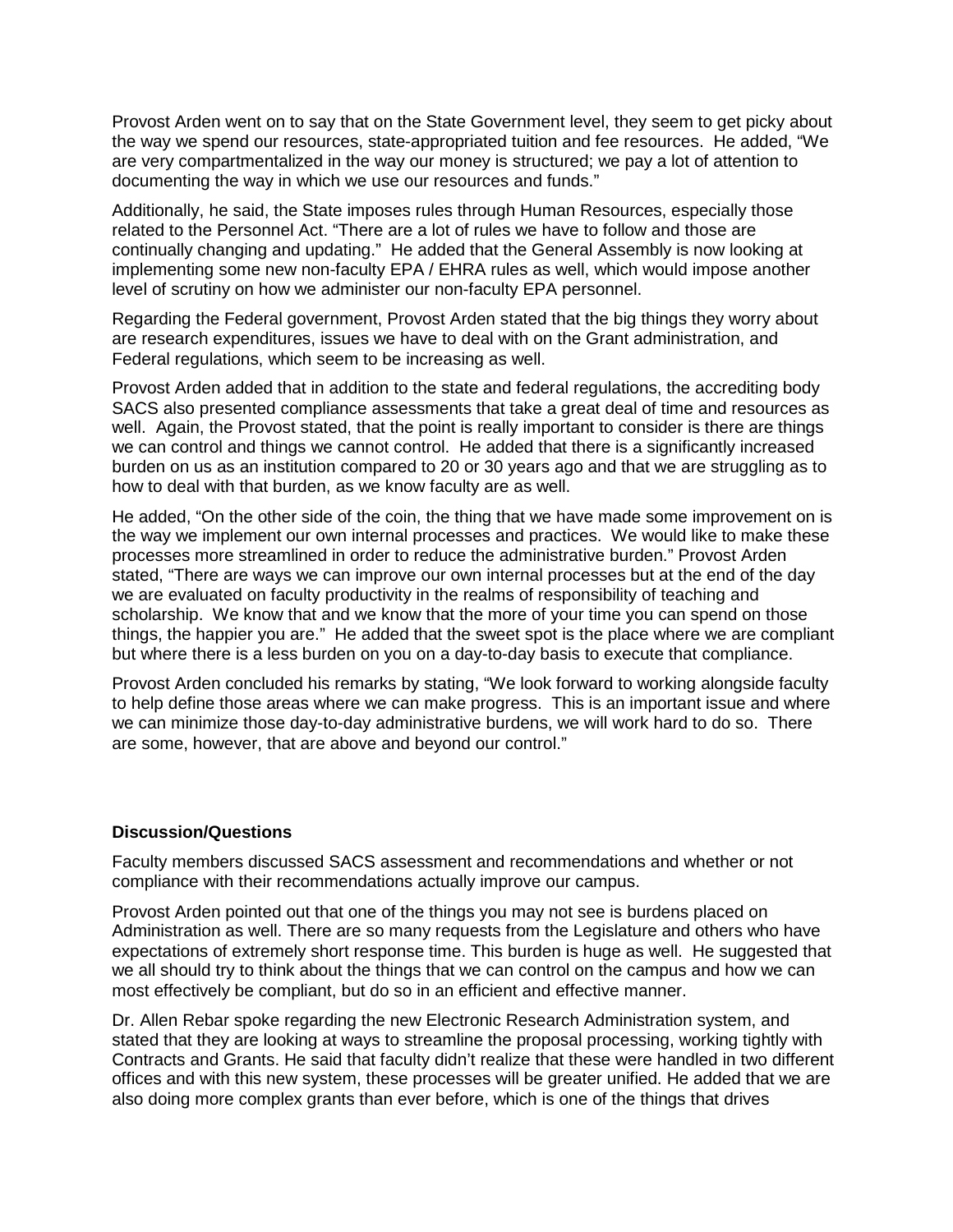centralization. Budgets have to be approved across multiple colleges, which is a lot different than approval through just a single one. Centralizing some of the processes in a way that makes sense, it will save effort instead of adding to it. He said they are open to looking at all of the issues of streamlining.

Dr. Rebar added that in order to reduce the administrative burden on faculty and university administrators, the Federal Government recently moved to "uniform guidance," and everytime we go to a meeting on this topic, we realize that the one rule of uniform guidance is that it's not uniform from agency to agency. So we are seeing more and more regulation coming down, agency by agency, that we have to address.

Faculty Chair Moore requested that when we need to have faculty training for anything that is new, please do not provide training via video; faculty can just read it a lot faster and sign off that we have read and understand. The video training takes too much time.

# **7. Old Business –** *Jeannette Moore, NC State University Chair of the Faculty*

# **a. Report on Faculty Senate Activities to Date**

The Fall General Faculty Meeting was held on November 1, 2016. It was originally scheduled for October 4th, but was re-scheduled when Michelle Obama's presentation was announced to be at the same time.

The main discussion topic was Parking and Transportation with David Rainer, Associate Vice Chancellor for Environmental Health and Public Safety, and Cathy Reeve, Director of Transportation.

# **The following topics have been discussed at the full Faculty Senate since the Nov 1, 2016 General Faculty meeting:**

**1**. Changes in the Federal FLSA (Fair Labor Standards Act) (Nov 15) Marie Williams, Associate Vice Chancellor for Human Resources and others (December 1 expected implementation of the law)

**2**. Input from Senators on the new eRA (Research Administration) system (Jan 10) Dr. Genevieve Garland, Director of Research Operations, Office of Research, Innovation and Economic Development (ORIED) requested input from senators.

**3.** Bias Incidence Response Team (BIRT) (Jan 24) Dr. Linda McCabe Smith, Vice Provost/ Office for Institutional Equity and Diversity, and Reggie Barnes, Senior Director of Campus Community Centers . Background - This new endeavor grew out of the issues on Campus Climate we have seen recently.

**4.** Two resolutions passed in support of UNC System Faculty Assembly resolutions. (Jan 24) They were: "Resolution of Endorsement for Faculty Assembly Resolution on SACS Compliance" and "Resolution of Endorsement for Faculty Assembly Resolution on Faculty Compensation."

**5.** Preliminary Faculty Workload Survey Results (Feb 07) Dr. Beth Fath, Co-Chair of the Faculty Senate Governance and Personnel Policy Committee Background: One of the topics this committee discussed was "Faculty duties support people once did." A survey was sent to NC State University faculty to solicit input relative to the impact faculty have seen in recent years.